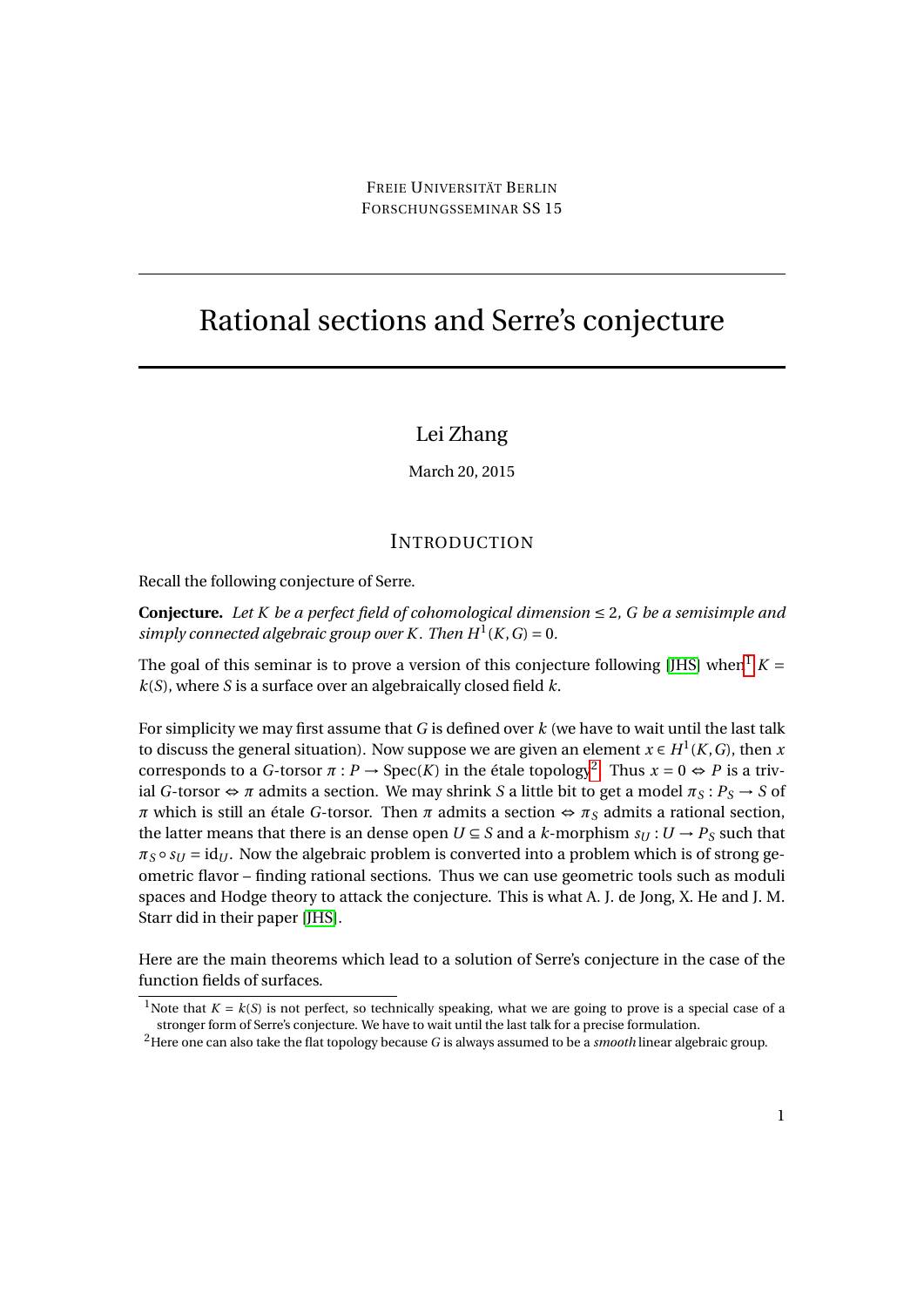**Theorem 2.** Let  $X \to C$  be a morphism of smooth projective varieties over an algebraically *closed field k of characteristic 0 with C a curve. Let*  $\mathcal L$  *be an invertible sheaf on X which is ample on each fibre of X*  $\rightarrow$  C. Assume the geometric generic fibre of X  $\rightarrow$  C is rationally simply *connected by chains of free lines and contains a very twisting scroll. In this case for e sufficiently large there exists a canonically defined irreducible component Z<sup>e</sup>* ⊆ *Sections<sup>e</sup>* (*X*/*C*/*k*) *so that the restriction of*

 $\alpha_{\mathscr{L}}:$  *Sections*<sup>*e*</sup>(*X*/*C*/*k*)  $\longrightarrow$   $\frac{Pic_{C/k}^e}{\cdots}$ 

*to Z<sup>e</sup> has rationally connected fibres.*

In the theorem the space Sections<sup>e</sup>( $X/C/k$ ) parametrizes sections  $\sigma: C \to X$  of degree *e* (with respect to  $\mathscr L$ ) and the map  $\alpha_\mathscr L$  assigns to a section  $\sigma$  the point of  $\underline{\mathrm{Pic}}^e_{C/k}$  corresponding to the invertible sheaf  $\sigma^* \mathscr{L}$ . This theorem plus the main result of [\[GHS\]](#page-4-0) lead to the following:

<span id="page-1-0"></span>**Theorem 1.** Let  $f: X \to S$  be a faithfully flat morphism between smooth projective varieties *over an algebraically closed field k of characteristic 0, where S is a connected surface. Suppose that*  $\mathcal L$  *is an f-ample invertible sheaf and the geometric generic fibre of f satisfies the following two conditions*

- *1. the space*  $X_{\bar{n}}$  *is rationally simply connected by chains of free lines;*
- *2. the space*  $X_{\bar{n}}$  *has very twisting scroll,*

*then there exists a rational section of f .*

Amazingly one is able to deduce from [1,](#page-1-0) which is only proved over fields of characteristic 0, the following theorem in arbitrary characteristic:

**Theorem 3.** *Let k be an algebraically closed field of any characteristic. Let S be a quasiprojective surface over k. Let*  $X \rightarrow S$  *be a projective morphism. Let*  $\bar{\eta}$  *be the spectrum of the algebraic closure of the function field of k*(*S*)*. If Xη*¯ *is of the form G*/*P for some linear algberaic group G and parabolic subgroup P and Pic(X)*  $\rightarrow$  *Pic(X<sub>n</sub>) is surjective, then X*  $\rightarrow$  *S has a rational section.*

With the above theorem plus a little more work and a result of [\[CGP\]](#page-4-1) one canfinally conclude the following theorem:

**Theorem 4.** *(Serre's conjecture II for function fields) Let k be an algebraically closed field. Let k* ⊆ *K be a finitely generated field extension of transcendence degree 2. For every connected, simply connected, semisimple algebraic group G<sup>K</sup> over K , every G<sup>K</sup> -torsor over K is trivial.*

## 1 A SURVEY ON RATIONAL SECTIONS (16/04/2015)

**Aim of the talk:** IN THIS TALK WE NEED A SURVEY FOR THE EXISTENCE AND NON-EXISTENCE OF RATIONAL SECTIONS. YOU CAN FOLLOW [V[OI](#page-5-1)].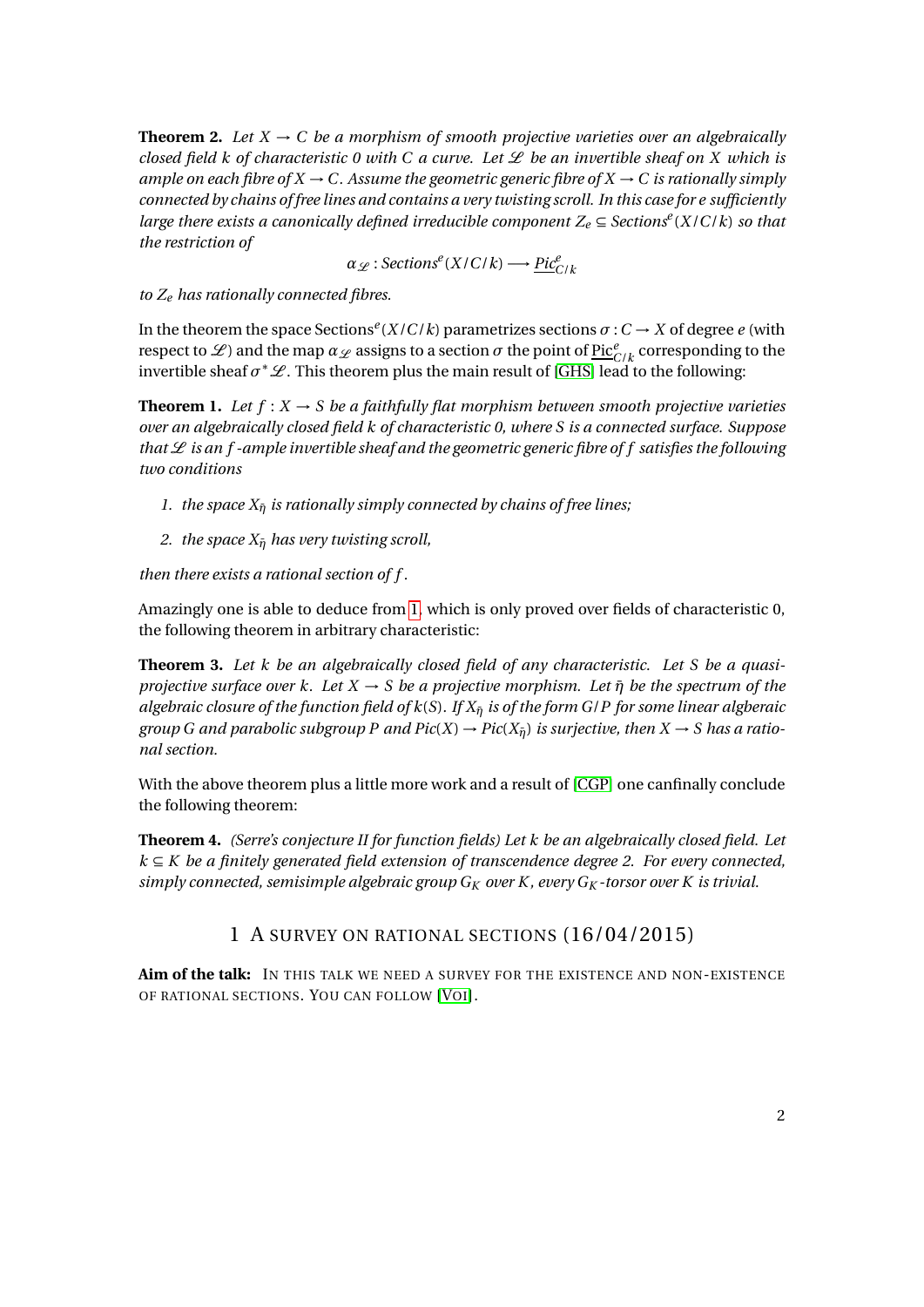DETAILS: Introduce the notion of Brauer-Severi varieties follow [\[Dix,](#page-4-2) Chapter I, §8]. Explain its relation with Azumaya algebras. Then conclude from [\[Dix,](#page-4-2) Chapter III, Corollaire 1.2] that there is no non-trivial Brauer-Severi varieties over an algebraic curve over an algebraically closed field. For a nice summary on Brauer-Severi varieties over fields see [\[Po,](#page-5-2) 4.5.1]. State [\[Voi,](#page-5-1) Théorème 0.1] and explain that when  $d = 1$  and the hypersurfaces are smooth then the numerical condition  $\sum_{i=1}^{r} d_i \leq n$  is equivalent to the condition that the fibres are Fano varieties. Now state the theorem [\[Voi,](#page-5-1) Théoème 1.3] and explain why it is a generalization of the previously mentioned theorems. In the end state the main theorem [1](#page-1-0) (see also [\[Voi,](#page-5-1) Théorème 0.2]).

#### 2 THE LANGUAGE OF STACKS (23/04/2015)

**Aim of the talk:** GIVE A *comprehensible* INTRODUCTION TO THE THEORY OF STACKS.

DETAILS: The speaker has the freedom to choose the topics. Here are only some suggestions:

- the notion of algebraic stacks (Artin stacks) and Deligne-Mumford stacks [\[LMB,](#page-5-3) Définition 4.1];
- the notion of an algebraic stack being locally noetherian, reduced, normal... [\[LMB,](#page-5-3) 4.7];
- the notion of a morphism between algebraic stacks being surjective, locally of finite type, flat, smooth... [\[LMB,](#page-5-3) pp. 33]
- the notion of an algebraic stack being quasi-compact [\[LMB,](#page-5-3) 4.16]
- the Zariski topology of an algebraic stack [\[LMB,](#page-5-3) §5].

#### 3 THE STACK OF CURVES (30/04/2015)

**Aim of the talk:** INTRODUCE THE STACK OF CURVES AND THE STACK OF CURVES TO A TARGET.

DETAILS: Important points here are [\[JHS,](#page-5-0) Prop 3.3, 3.8] (explain in detail), [\[JHS,](#page-5-0) Prop 3.6, Def 3.1, 3.2, 3.4, 3.5, 3.7, 3.9].

#### 4 FREE SECTIONS (07/05/2015)

**Aim of the talk:** INTRODUCE THE STACK OF SECTIONS, THE ABEL MAP, AND THE NOTION OF FREE SECTIONS.

DETAILS: Important points here are [\[JHS,](#page-5-0) Thm 4.3, Lem 4.8, Def 4.1, 4.2, 4.5, 4.6, 4.7].

#### 5 KONTSEVICH STABLE MAPS (21/05/2015)

**Aim of the talk:** INTRODUCE THE KONTSEVICH STACK OF STABLE MAPS, AND DEFINE THE STACK OF STABLE SECTIONS AS A SPECIAL CASE OF THE KONTSEVICH STACK.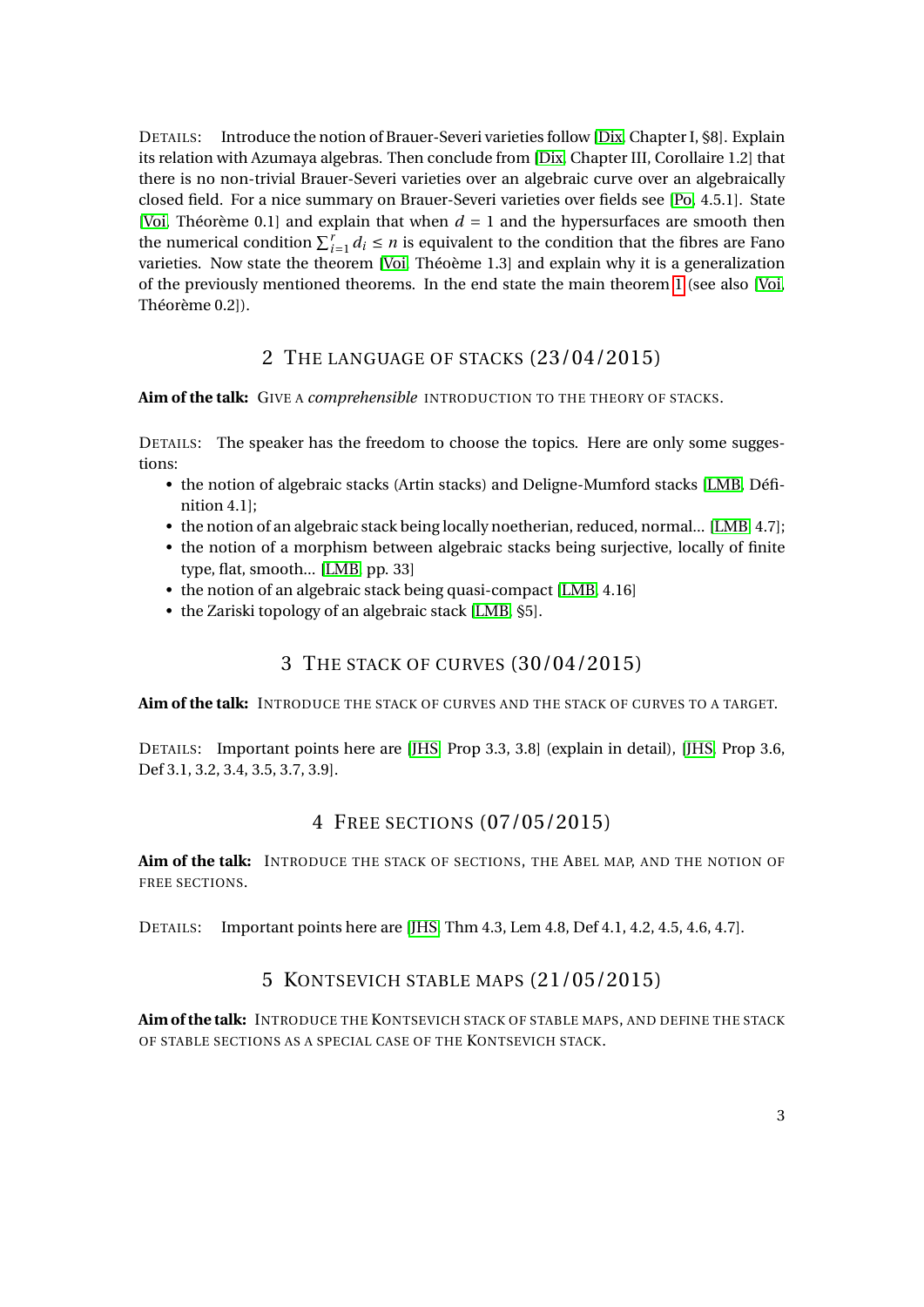DETAILS: First follow [\[JHS,](#page-5-0) §5] to introduce the stack of Kontsevich stable maps, and then follow [\[JHS,](#page-5-0) §6] to introduce the stack of stable sections as a special case of Kontsevich moduli space. Also introduce combs and the Abel map [\[JHS,](#page-5-0) Lem 4.7].

#### 6 CHAINS OF FREE LINES (28/05/2015)

**Aim of the talk:** STUDY FREE LINES AND FREE CHAINS OF LINES ON A FAMILY OF PROJECTIVE VARIETIES.

DETAILS: Follow [\[JHS,](#page-5-0) §7]. The Hypothesis 7.8 is very important to us, please explain it clearly.

## 7 SPACES OF SECTIONS OF A FIBRATION WHOSE GENERAL FIBRE IS RATIONALLY SIMPLY CONNECTED BY CHAINS OF FREE LINES (04/06/2015)

**Aim of the talk:** STUDY THE SPACES OF SECTIONS OF  $f: X \rightarrow C$ , WHERE C IS A CURVE AND THE GENERAL FIBRE OF *f* IS RATIONALLY SIMPLY CONNECTED BY CHAINS OF FREE LINES.

DETAILS: Following [\[JHS,](#page-5-0) §8,§9] introduce porcupines and construct a sequence of irreducible components of Σ(*X*/*C*/*k*) for a given irreducible component of *Z* ⊆ Σ(*X*/*C*/*k*). The main points are [\[JHS,](#page-5-0) Lem 8.4, 8.9, Cor 9.8].

## 8 VERY TWISTING SCROLL (11/06/2015)

**Aim of the talk:** INTRODUCE THE NOTION OF *very twisting scrolls* AND PROVE: 1) THE PRO-JECTIVE LINE  $\mathbb{P}^1$  connects  $t\in \sum (X/C/k)$ , a point in a boundary stratum, to a moduli POINT IN THE INTERIOR, THE COMPLEMENT OF THE BOUNDARY DIVISOR; 2) A FAMILY  $X \to C$ CONTAINS VERY TWISTING SCROLLS IF THE GEOMETRIC GENERIC FIBRE HAS A VERY TWISTING SCROLL.

DETAILS: For the notion of *very twisting scrolls* see [\[JHS,](#page-5-0) Def 12.3, 12.7]. Then explain [\[JHS,](#page-5-0) Lem 12.5, Prop 12.12, Cor 12.13].

#### 9 MAIN THEOREM 2 (18/06/2015)

**Aim of the talk:** PROVE MAIN THEOREM 2.

DETAILS: Explain [\[JHS,](#page-5-0) Thm 13.1]. You can also compare this with the stack free version [\[Voi,](#page-5-1) §2.2, §2.3].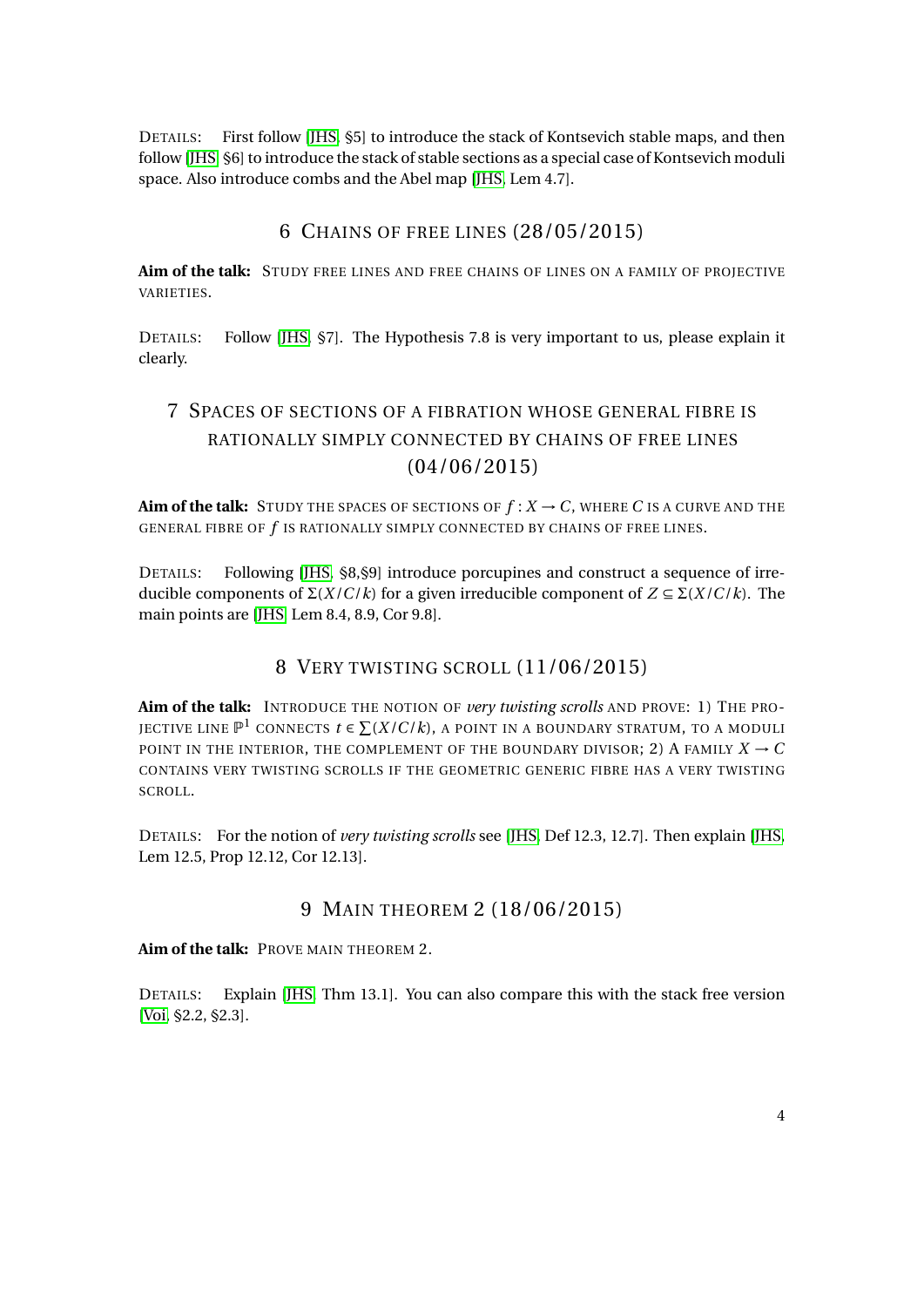## 10 MAIN THEOREM 1 (25/06/2015)

**Aim of the talk:** PROVE MAIN THEOREM 1.

DETAILS: Explain [\[JHS,](#page-5-0) Cor 13.2, Lem 13.3, 13.4]. You can also compare this with the stack free version [\[Voi,](#page-5-1) §2.1].

#### 11 MAIN THEOREM 3 (02/07/2015)

**Aim of the talk:** SKETCH THE PROOF OF MAIN THEOREM 3.

DETAILS: Explain [\[JHS,](#page-5-0) Lem 16.1, 16.2, 16.3, Thm 16.5, 16.6] in detail. It is very interesting to see how one could lift from characteristic  $p > 0$  to characteristic 0.

#### 12 SERRE'S CONJECTURE (09/07/2015)

**Aim of the talk:** IN THIS TALK WE NEED A SURVEY OF THE RECENT PROGRESSES OF SERRE'S CONJECTURE AND A COMPLETE PROOF OF SERRE'S CONJECTURE IN THE CASE OF FUNCTION FIELDS OF SURFACES USING *Main Theorem 3*. A NICE REFERENCE WOULD BE [\[G](#page-4-3)I].

DETAILS: The full statement of Serre's conjecture is in [\[Gi,](#page-4-3) Conjecture 2.5]. For the proof in the case of function fields of surfaces see [\[JHS,](#page-5-0) Thm 1.4, Thm 1.5]. You can also follow [\[Gi,](#page-4-3) §6]. If you are very interested in the topic and there is not enough time for your talk, then you can move part of your talk to the day 16/07/2015. But a lot of people in our group will be in the US on that day, so in that case please do the more important things on 09/07/2015.

#### **REFERENCES**

- <span id="page-4-1"></span>[CGP] J. L. Colliot-Thélne, P. Gille, R. Parimala, ` *Arithmetic of linear algebraic groups over 2-dimensional geometric fields*, Duke Math Journal, pp. 285-341, 2004.
- <span id="page-4-2"></span>[Dix] A. Grothendieck, *Le groupe de Brauer I, II, III*, in "Dix exposé sur la cohomologie de schémas", Masson et North-Holland, 1968.
- <span id="page-4-0"></span>[GHS] T. Graber, J. Harris & J. M. Starr, *Families of rationally connected varieties*, J. Amer. Math. Soc. 16, pp. 57-67, 2003.
- <span id="page-4-3"></span>[Gi] P. Gille, *Serre's conjecture II: a survey*, in "Quadratic forms, linear algebraic groups, and cohomology", Dev. Math., vol. 18, pp. 41-56, Springer, 2010.
- [JS] A. J. de Jong & J. M. Starr, *Every ratinally connected variety over the function field of a curve has a rational point*, Amer. J. Math. 125, pp. 567-580, 2003.